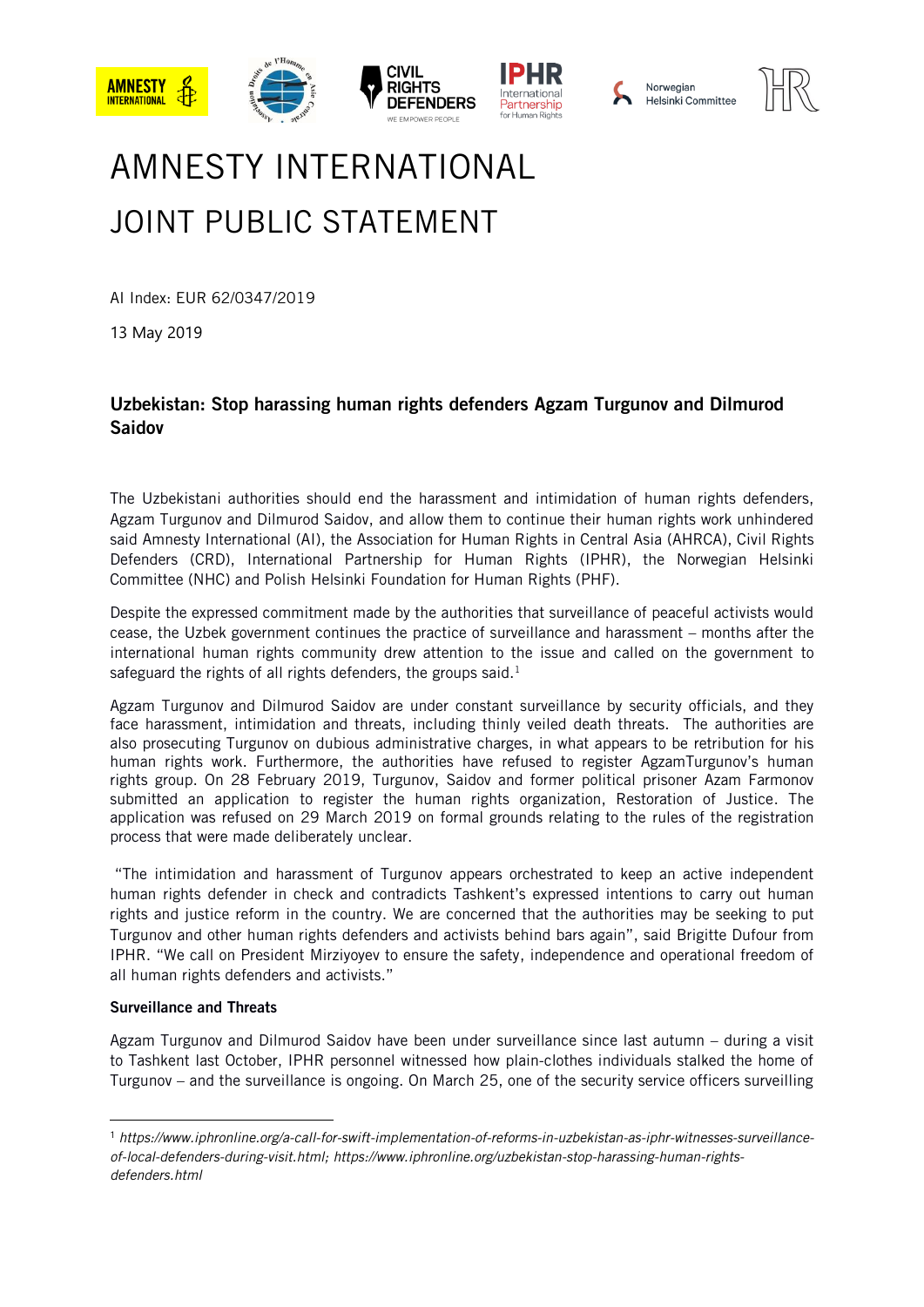Turgunov's home threatened him, hinting that a car might knock him down. Last year Saidov was threatened that he would be subjected to enforced psychiatric treatment were he not to cease his human rights work. Both have been prevented from leaving their homes for long periods during the day by law enforcement officials. In addition, Saidov has been targeted by rumours that he suffers from infectious tuberculosis, although he does not have an open form of tuberculosis and he is undergoing treatment.

"Persecution of our local partners is something we take very seriously," said Marius Fossum, Norwegian Helsinki Committee Regional Representative in Central Asia. "The activities of rights campaigners like Turgunov and Saidov are crucial in the ongoing reform process – we urge Tashkent to view them, and all other human rights defenders and activists, as partners for the promotion and protection of human rights in the country instead of a threat."

## Harassment and intimidation

.

The pattern of judicial harassment of Agzam Turgunov dates back to August 2018. On August 30, 2018 Agzam Turgunov was found guilty by an administrative court of failing to comply with the orders of law-enforcement personnel after he filmed peaceful protesters outside the Supreme Court. <sup>2</sup> Turgunov reports that he simply asked a man in plainclothes whom he believed to be a plain clothed police officer to show his police identification. The court ordered him to pay a fine of 184 300 Uzbek Som (approx. \$22 or 20 EUR). Turgunov appealed the decision, and the appeal hearing on November 30 was conducted in violation of international fair trial standards. Turgunov was invited to the judge's office but was not informed in advance that it was a hearing. Judge Hasanov allegedly insulted Turgunov and the witness, and ordered them both to be detained. They were released only later that evening after international intervention. Both Turgunov and the witness lodged complaints about the behavior of the judge with the Attestation Committee.

On March 30, 2019, Agzam Turgunov received a court summons informing him that the authorities have charged him under articles 41, 180 and 194 of the Administrative Code, defamation, contempt of court and failure to comply with the orders of a law enforcement official respectively. Turgunov told the Association for Human Rights in Central Asia that the authorities charged him with defamation and contempt of court following an appeal hearing on November 30 in which he appealed against the earlier administrative decision.

On 15 April 2019, the Norwegian Helsinki Committee was present as the Administrative Court began hearing Turgunov's appeal. On 18 April, the court ruled that the complaint against Judge Hasanov should be considered by the regional court, and that it would wait for the conclusions before continuing the consideration of Turgunov's appeal against the original sentence from 30 August 2018. A new date for the court hearing has been set for 14 May 2019.

Agzam Turgunov is at risk of a criminal conviction because in Uzbekistan, if three administrative convictions are obtained in succession, a criminal case may be initiated.

It appears that the Uzbek authorities have opened the two administrative cases against Turgunov in response to his continued efforts to register the human rights organization, Restoration of Justice.

"The Uzbek authorities recently organized a large-scale celebration of the 70th anniversary of the Universal Declaration of Human Rights, yet a range of easily-resolved human rights challenges continue to slow down genuine change," said Nadejda Atayeva, President of the Association for Human Rights in Central Asia. "If serious about human rights, Tashkent should cease all harassment and intimidation of human rights defenders and peaceful activists; respect the rights to freedom of expression, peaceful assembly and association including by allowing the registration of human rights organizations."

<sup>2</sup> *<https://www.iphronline.org/uzbekistan-stop-harassing-human-rights-defenders.html>*